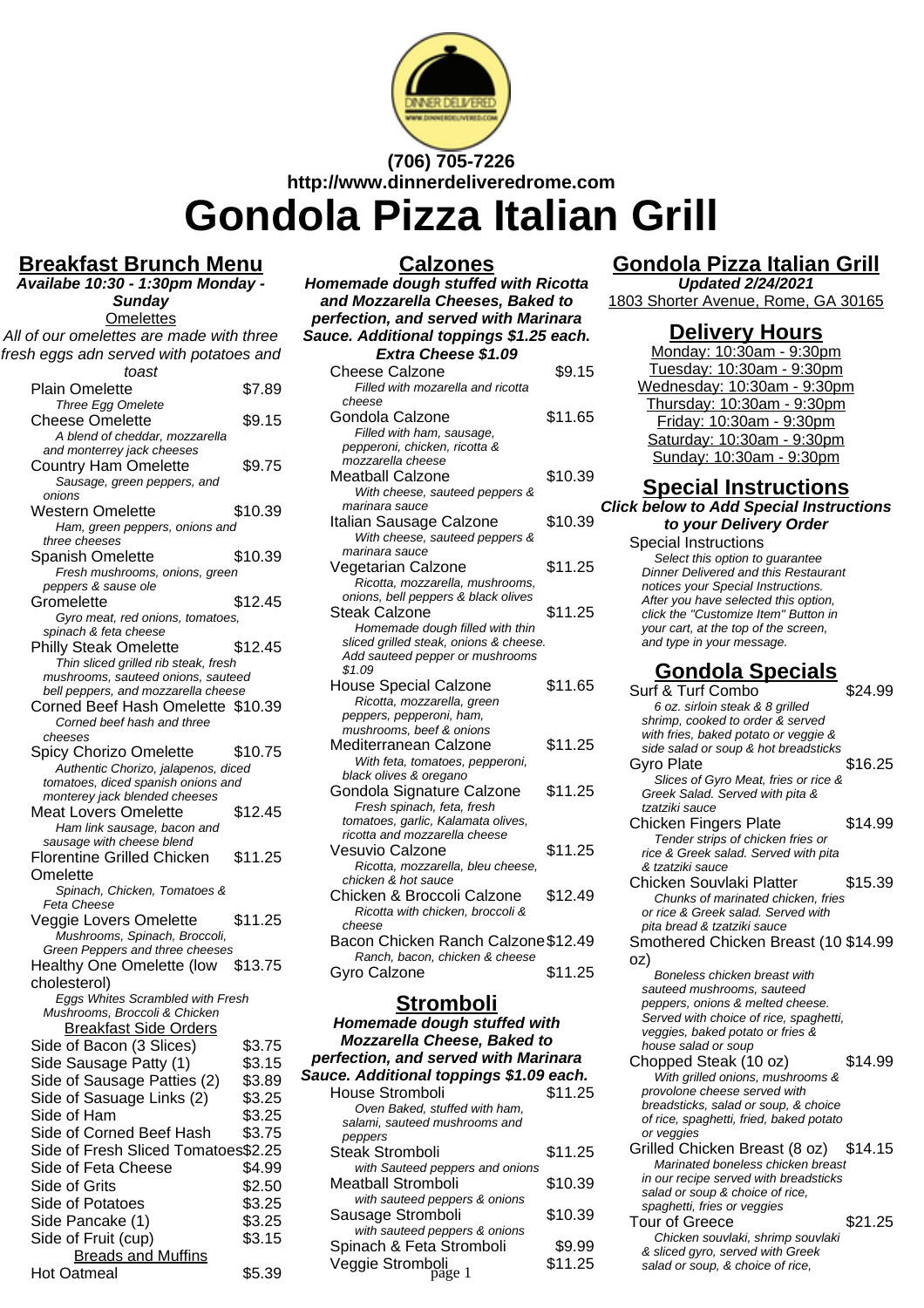| add cranberries or raisins for         |         |
|----------------------------------------|---------|
| additional charge                      |         |
| Toast                                  | \$2.50  |
| with butter & jelly                    |         |
| <b>English Muffin</b>                  | \$2.50  |
|                                        |         |
| English Muffin with Butter &           | \$3.75  |
| Jelly                                  |         |
| <b>Beverages and Fruit</b>             |         |
| Coffee                                 | \$1.89  |
|                                        |         |
| Special Dark Roast 100%                |         |
| Columbian, Premium Classic House       |         |
| <b>Blend of Arabic &amp; Columbian</b> |         |
| Roasted Beans, Premium Decaf           |         |
| <b>Blend of Arabic &amp; Columbian</b> |         |
| Roasted Beans                          |         |
| Single Italian Espresso                | \$1.89  |
| Double Italian Espresso                | \$2.50  |
| Single Cappuccino                      | \$2.85  |
|                                        |         |
| Double Cappuccino                      | \$4.25  |
| <b>Hot Chocolate</b>                   | \$2.19  |
| <b>Red Bull</b>                        | \$2.89  |
| Perrier                                | \$2.89  |
|                                        |         |
| <b>Mineral Water</b>                   | \$2.89  |
| <b>Mixed Fruit Salad</b>               | \$7.45  |
| <b>Bottle of Juice</b>                 | \$3.15  |
|                                        |         |
| Choice of Orange Juice, Apple          |         |
| Juice, Tomato Juice or Cranberry       |         |
| Juice                                  |         |
| Pancakes, Waffles and French Toast     |         |
| Pancakes (3)                           | \$7.89  |
| with Chocolate Chips,                  |         |
| Strawberries, or Blueberries. Each     |         |
| extra pancake is 1.65. Add side of     |         |
| bacon or sausage or additional         |         |
| charge                                 |         |
| Short Stack (2)                        | \$6.65  |
|                                        |         |
| with Chocolate Chips,                  |         |
| Strawberries, or Blueberries. Each     |         |
| extra pancake is 1.65. Add side of     |         |
| bacon or sausage or additional         |         |
| charge                                 |         |
| Golden Brown Belgian Waffle \$9.15     |         |
| With Strawberries or Blueberries       |         |
| Extra Each Waffle is 1.65 add 2        |         |
| pieces Bacon or 2 Sausage Link for     |         |
| additional charge                      |         |
| Waffle Sandwich                        | \$10.39 |
| Belgian waffle with one Egg and        |         |
| choice of 2 pieces of bacon or 2       |         |
| sausage links                          |         |
|                                        | \$13.15 |
| Gondo's Waffle Slam                    |         |
| with 2 Eggs, Potatoes, Ham &           |         |
| choice of 2 pieces of bacon or 2       |         |
| sausage links                          |         |
| French Toast (4 Slices)                | \$9.15  |
| With Strawberries or Blueberries.      |         |
| Add an extra piece of french toast,    |         |
| bacon or sausage or ham for            |         |
| additional charge                      |         |
| French Toast (3 Slices)                | \$6.65  |
| With Strawberries or Blueberries.      |         |
| Add an extra piece of french toast,    |         |
| bacon or sausage or ham for            |         |
| additional charge                      |         |
|                                        |         |
| <b>Biscuits</b>                        |         |
| Add an egg or cheese for additional    |         |
| charge                                 |         |
| <b>Plain Biscuit with Butter</b>       | \$1.65  |
|                                        |         |
| <b>Biscuits and Gravy</b>              | \$3.95  |
| Sausage Biscuit                        | \$3.59  |
| Chicken Biscuit                        | \$3.89  |
|                                        |         |
| Side of Gravy (Cup)                    |         |
| Side of Grits (bowl)                   | \$1.59  |
|                                        | \$3.15  |
|                                        |         |
| <b>Biscuits and Gravy Platter</b>      | \$13.15 |
| Open face biscuit smothered in         |         |
| sausage gravy, 2 eggs any style and    |         |
| your choice of bacon or sausage and    |         |
| served with potatoes                   |         |
| Egg Orders & Sandwiches<br>One Egg     | \$5.39  |

| \$12.49 |
|---------|
|         |
|         |
|         |
| \$11.25 |
|         |
|         |
|         |
|         |
|         |
|         |

#### **Gluten Free Pizza**

10" Gluten Free Single Pizza \$12.49 Not available for 2 for 1. Each topping is \$1.65

#### **Personal Pan Pizzas**

**Available Mon-Fri from 11am to 3pm. Any white pizza is \$1.25 more, \$1.09 per extra topping. (Not included in 2 for 1 special)**

| Cheese Pizza                      | \$6.25 |
|-----------------------------------|--------|
| House Special Pizza               | \$8.75 |
| Veggie Pizza                      | \$8.75 |
| Gondola Pizza                     | \$9.49 |
| Hawaiian Pizza                    | \$6.65 |
| Kosta Pizza -- Chef Junior        | \$7.49 |
| No pizza sauce, Feta, Pepperoni & |        |
| Cheese                            |        |

#### **Notice**

**PIZZAS ARE BUY ONE, GET ONE OF EQUAL OR LESSER VALUE FREE (MUST BE SAME SIZE). You will be charged for the most expensive of the two you choose. Buy one, get one free excludes extra cheese, individuals, gluten free, or apple pie pizza. Type in your choice of free pizza under special instructions. You will be charged for the more expensive of the two even if you choose the first pizza as the least expensive**

#### **2 for 1 Gourmet Pizzas**

Greek Spanokopita Pizza Olive oil base, garlic, onions, sauteed spinach, feta cheese & mozzarella (no pizza sauce) 10" Small Greek Spanokopita \$20.49 Pizza 12" Medium Greek Spanokopita \$21.49 Pizza 14" Large Greek Spanokopita \$26.25 Pizza NY Sausage Pizza Pizza Sauce, Sausage, sauteed onions & sauteed peppers 10" Small NY Sausage Pizza \$19.15 12" Medium NY Sausage Pizza\$21.75 14" Large NY Sausage Pizza \$26.39 Greek Delight Pizza Pizza sauce, gryo meat, feta cheese, kalamata olives, fresh green peppers & fresh tomatoes 10" Small Greek Delight Pizza \$21.25 12" Medium Greek Delight Pizza \$23.25 14" Large Greek Delight Pizza \$27.49 **Steak Fajita Pizza** 

Steak, sauteed onions, peppers & cheese 10" Small Steak Fajita Pizza \$23.49 12" Medium Steak Fajita Pizza \$25.99<br>page 2<br>*k fresh grated Parmesan cheese* bagge 2

spaghetti, fries or veggies Grilled Sirloin Steak (6 oz) \$18.75 Served with breadsticks, salad or soup, & choice of rice, spaghetti, fries, baked potato or veggies Italian Sirloin Tip \$17.89 Tender sirloin steak served with sauteed mushrooms, green peppers, onions & garlic, tossed in a gravy sauce over rice or penne pasta Spanakopita Platter \$14.15 2 pieces of spinach pie, feta cheese, then baked in a phyllo dough served with rice & small Greek Salad Vegetable Combo \$17.49 Spanakopita, veggie manicotti with rice & small greek salad Farmers Chopped Steak \$16.25

With grilled onions, mushrooms, American cheese & green peppers. served with breadsticks, salad or soup & choice of rice, spaghetti, fries, baked potato or veggies

### **Chicken/Pollo**

Chicken Limome \$16.25 Artichoke hearts, sun-dried tomatoes, tossed lemon butter sauce over fettuccine pasta Baked Chicken Florentine \$16.25 Sauteed spinach over chicken breast topped with mozzarella & served with choice of rice, spaghetti, or fries Chicken Piccata \$16.25 Chicken breast lightly floured in sauteed mushrooms, with light lemon butter sauce & capers. Served over pasta Chicken Scampi \$16.65 Grilled chicken breast tenderloin, sauteed red peppers & creamy garlic sauce. Served over pasta Chicken Tortellini Romano \$16.25 Cheese tortellini & grilled chicken strips with spinach, mushrooms & garlic in Alfredo Sauce. Baked for \$1.25 extra Chicken Carbonara Fettuccine \$17.49 Grilled chicken, tossed in our homemade Alfredo sauce, sweet peas, ham over pasta with parsley & grated cheese Chicken Marsala  $$16.25$ Tender chicken breast tossed in rich marsala sauce and a dash of wine with herbs & fresh mushrooms. Served over pastat Chicken Primavera \$16.25 Chicken with red or Alfredo sauce. Veggies with marinara or Alfredo sauce over pasta, garnished with parsley & grated cheese Romano Parmesan Crusted Chicken \$17.49 Sauteed mushrooms tossed in lemon butter sauce served with rice, veggies and a side salad Chicken Fettuccine Alfredo \$16.25 Grilled chicken with Fettuccine pasta tossed in Alfredo Sauce Baked Chicken Parmesan \$15.39 Covered with our sauce, topped with cheese & a side spaghetti. Add mushrooms \$1.25 Blackened Chicken Alfredo \$17.49 Blacked chicken breast served over pasta in Alfredo sauce Chicken Francese \$16.25 Boneless breast of chicken, with sauteed mushrooms, tossed in a light creamy sauce, with capers over a bed of pasta. Garnished with parsley<br>& fresh grated Parmesan cheese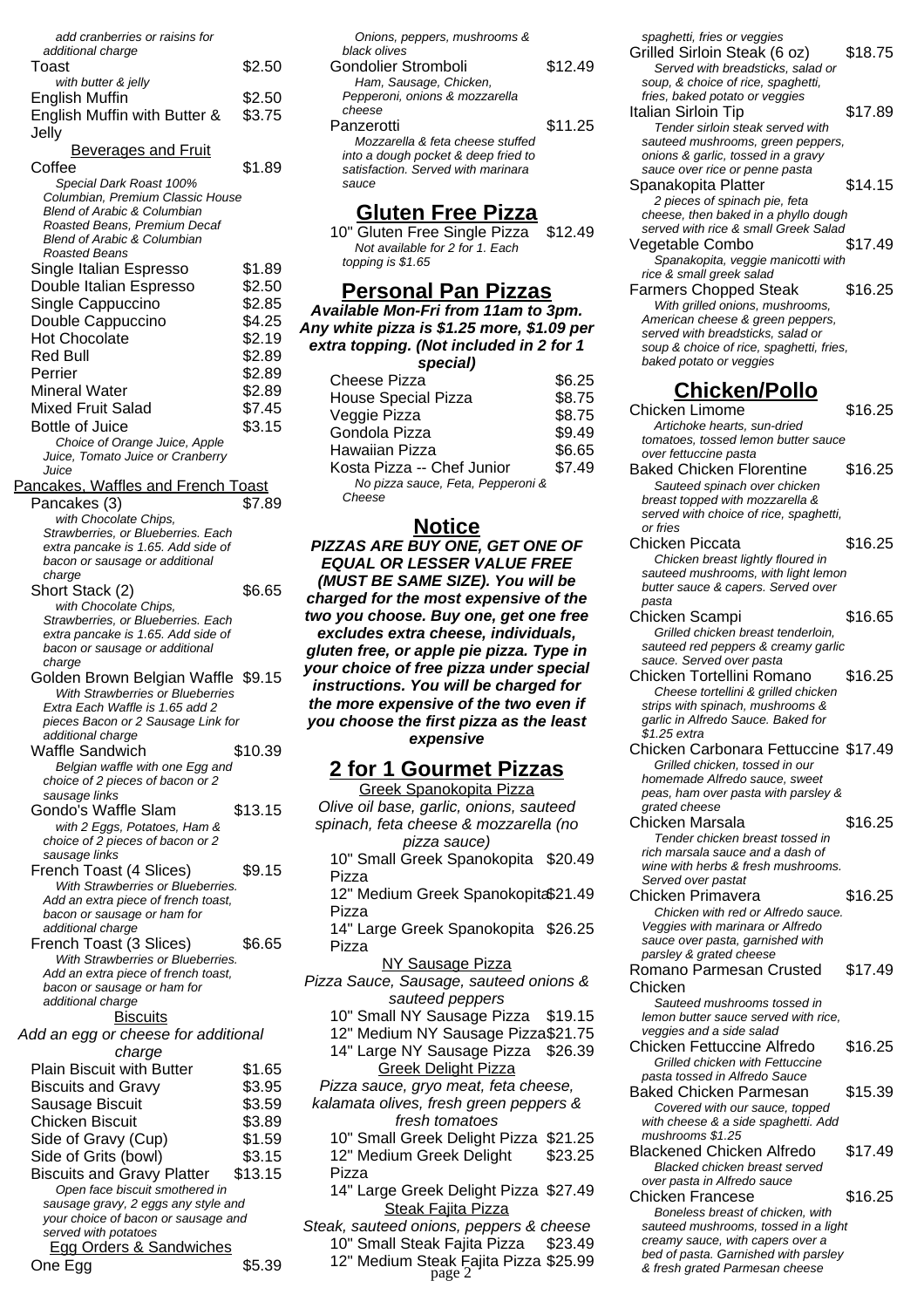Served with buttered toast & jelly and choice of potatoes or grits (sub English muffin for toast for additional charge) One Egg with Protein \$7.45 With Choice of Ham, 2 Pieces of Bacon, or Sausage, buttered toast & jelly and choice of potatoes or grits (sub English muffin for toast for additional charge) Two Eggs \$6.65 Served with buttered toast & jelly and choice of potatoes or grits (sub English muffin for toast for additional  $charce)$ Two Eggs with Protein \$8.69 With Choice of Ham, 2 Pieces of Bacon, or Sausage, buttered toast & jelly and choice of potatoes or grits (sub English muffin for toast for additional charge) Ham or Bacon \$8.75 on a bagel or croissant with Egg & Cheese, served with Potatoes Gondo's Muffin **\$8.75** One Egg, Canadian Bacon& melted cheese between a Toasted English Muffin, served with Potatoes Breakfast Specialties Eggs Benedict Florentine \$11.65 Two Eggs & Canadian Bacon on English Muffin topped with Saut ed Spinach with Hollandaise Sauce, served with Potatoes or Grits or Cup of fruit Eggs Benny \$11.25 ,<br>Two Eggs & Canadian Bacon on English Muffin topped with Hollandaise Sauce, served with Potatoes or Grits & Cup of Fruit Corned Beef Hash with Two Eggs \$9.99 Served with Potatoes or Grits & Toast Huervos Rancheros \$13.75 2 fried eggs topped with chorizo and Salsa on a Grilled Tortilla. Served with potatoes, sour cream & sauce ole Breakfast Pizza #1 \$9.99 Personal Pan pizza. Gravy base topped with Sausage and scrambled eggs. Additional toppings for additional charge Breakfast Pizza #2 \$9.99 Personal Pan pizza. Gravy base topped with Bacon and scrambled eggs. Additional toppings for additional charge Gondo's Sunny Start \$9.99 Four Silver Dollar Pancakes, Two Eggs & Two Slices of Bacon All Star Grand Slam \$11.25 Two Eggs, Two Sausage, Two Bacon Strips & two Pancakes **Breakfast Skillets** Southern Country Skillet \$11.19 Garden fresh onions, bell peppers, tomatoes, sausage and bacon served over potatoes. Three eggs, any stile with three cheeses melted on top Veggie Skillet  $$10.95$ Garden Fresh Mushrooms, Spinach, Onions, Bell Peppers and Tomatoes served over Potatoes, Three Eggs, any style with Three Cheeses Melted on Top Meat Lovers Skillet \$11.65 Ham, sausage, bacon, bell Peppers and Onions, Tomatoes served over Potatoes, Three Eggs, any style with Three Cheeses Melted on Top Gondola Skillet \$12.49

| 14" Large Steak Fajita Pizza                                                   | \$29.75 |
|--------------------------------------------------------------------------------|---------|
| Mediterranean Pizza<br>Black olives, pepperoni, feta, tomatoes,                |         |
| oregano & cheese                                                               |         |
| 10" Small Mediterranean Pizza \$21.25                                          |         |
| 12" Medium Mediterranean                                                       | \$24.75 |
| Pizza                                                                          |         |
| 14" Large Mediterranean Pizza \$27.25<br>Meixcan Pizza                         |         |
| Beef, onions, jalapenos, lettuce &<br>tomatoes                                 |         |
| 10" Small Meixcan Pizza                                                        | \$21.25 |
| 12" Medium Meixcan Pizza                                                       | \$23.49 |
| 14" Large Meixcan Pizza                                                        | \$27.25 |
| Texas BBQ Chicken Pizza<br>BBQ Sauce, Grilled Chicken, Sauteed                 |         |
| Onions and Bacon                                                               |         |
| 10" Small Texas BBQ Chicken \$21.25<br>Pizza                                   |         |
| 12" Medium Texas BBQ<br>Chicken Pizza                                          | \$23.49 |
| 14" Large Texas BBQ Chicken \$27.25                                            |         |
| Pizza                                                                          |         |
| <b>Hollywood Pizza</b><br>Chicken, spinach, feta cheese & dried<br>cranberries |         |
| 10" Small Hollywood Pizza                                                      | \$24.75 |
| 12" Medium Hollywood Pizza                                                     | \$26.75 |
| 14" Large Hollywood Pizza                                                      | \$28.49 |
| Farmer's Market Pizza                                                          |         |
| Caramelized onions, spinach, sun-dried &                                       |         |
| plum tomatoes, eggplant, feta, mozzarella<br>& Romano                          |         |
| 10" Small Farmer's Market<br>Pizza                                             | \$22.49 |
| 12" Medium Farmer's Market<br>Pizza                                            | \$25.49 |
| 14" Large Farmer's Market<br>Pizza                                             | \$28.49 |
| Chicken Alfredo Caesar Pizza (Square<br>Pizza)                                 |         |
| Marinated chicken, Alfredo sauce, lend of                                      |         |
| cheeses topped with Caesar salad                                               |         |
| 10" Small Chicken Alfredo<br>Caesar Pizza                                      | \$23.75 |
| 14" Large Chicken Alfredo                                                      | \$28.49 |
| Caesar Pizza                                                                   |         |
| 12" Medium Chicken Alfredo<br>Caesar Pizza (Square Pizza)                      | \$25.49 |
| Dimitris Pizza (Chef's Special)                                                |         |
| No pizza sauce, olive oil base, beef,                                          |         |
| pepperoni, fresh tomatoes, fresh                                               |         |
| mushrooms & feta                                                               |         |
| 10" Small Dimitris Pizza (Chef's\$21.25                                        |         |
| Special)                                                                       |         |
| 12" Medium Dimitris Pizza<br>(Chef's Special)                                  | \$26.75 |
| 14" Large Dimitris Pizza (Chef's\$28.49<br>Special)                            |         |
| <b>Puttanesca Pizza</b>                                                        |         |
| Pizza sauce, beef, bacon, mushrooms &<br>capers                                |         |
| 10" Small Puttanesca Pizza                                                     | \$24.75 |
| 12" Medium Puttanesca Pizza                                                    | \$26.75 |
| 14" Large Puttanesca Pizza<br>4 Season's Pizza                                 | \$28.49 |
| Pizza sauce, ham, salami, bacon,                                               |         |
| mushroom & mozzarella cheese                                                   |         |
| 10" Small 4 Season's Pizza                                                     | \$24.25 |
| 12" Medium 4 Season's Pizza \$26.75                                            |         |
| 14" Large 4 Season's Pizza<br>page 3                                           | \$29.75 |
|                                                                                |         |

| Tour of Italy           |  |
|-------------------------|--|
| Combination of Lasagna, |  |

 $$18.75$ 

Chicken Parmigiana, Manicotti, & Spaghetti or fettuccine Alfredo

#### **Pastas**

| <b>Served with Fresh Homemade Bread</b>                               |         |  |
|-----------------------------------------------------------------------|---------|--|
| <b>Stick and with House or Caesar Salad</b><br>or Soup                |         |  |
| Baked Lasagna                                                         | \$15.39 |  |
| Zesty meat sauce with ricotta &                                       |         |  |
| mozzarella cheese                                                     |         |  |
| <b>Baked Manicotti</b>                                                | \$13.75 |  |
| Noodle stuffed with cheese, lightly                                   |         |  |
| baked and topped with our                                             |         |  |
| homemade marina sauce & cheese                                        |         |  |
| Tortellini A La Pana<br>Noodles stuffed with meat or                  | \$14.99 |  |
| cheese in cream Sauce with Ham.                                       |         |  |
| Baked \$1.25 Extra                                                    |         |  |
| Tortellini Marinara                                                   | \$13.75 |  |
| Noodles stuffed with meat or                                          |         |  |
| cheese with marinara sauce. Baked                                     |         |  |
| \$1.25 extra                                                          |         |  |
| Baked Eggplant Parmigiana                                             | \$13.75 |  |
| Pasta                                                                 |         |  |
| With our sauce, topped with                                           |         |  |
| different cheeses & a side of                                         |         |  |
| spaghetti. Add mushrooms \$1.25                                       |         |  |
| <b>Fettuccine Alfredo</b>                                             | \$15.39 |  |
| Fettuccine pasta tossed in Alfred                                     |         |  |
| Sauce, Add brocolli \$1.89                                            |         |  |
| Pasta Carbonara                                                       | \$15.39 |  |
| Homemade Parmesan Alfredo                                             |         |  |
| sauce with smoked ham sweet peas                                      |         |  |
| Pasta Primavera                                                       | \$15.39 |  |
| With red or Alfredo sauce. Veggies<br>with marinara sauce over pasta, |         |  |
| garnished with parsley & grated                                       |         |  |
| cheese                                                                |         |  |
| Aglio Pasta                                                           | \$13.75 |  |
| Spaghetti pasta with garlic, olive                                    |         |  |
| oil, herbs and optional crushed red                                   |         |  |
| peppers                                                               |         |  |

#### **Dinner Seafood Special Served with a tossed salad or soup &**

# **breadsticks**

Filet of Farm Raised Catfish **Dinner** \$14.99 Can be prepared Grecian Style, Deep Fried, or Blackened Style. Served with choice of one (1) side Filet of Tilapia  $$16.25$ Can be prepared Grecian Style, Deep Fried, or Blackened Style. Served with choice of one (1) side Country Gentleman's Blue Fish \$17.59 Dinner Bluefish grilled to perfection, sauteed in our family recipe mustard butter sauce, tossed with green peppers, mushrooms and onions. Can be prepared Grecian Style, Deep Fried, or Blackened Style. Served with choice of one (1) side **Seafood/Fruitt di Mare** Shrimp Fettuccine Alfredo Sauteed Shrimp tossed in Alfredo sauce served over pasta Shrimp Scampi \$16.25 Sauteed shrimps in garlic butter sauce with pasta or rice, parsley & cheese Baked Shrimp Caperse \$17.59

Shrimps served over angel hair pasta tossed with mozzarella & feta cheese in our marinara sauce Shrimp Fra Diavolo (Louisiana \$16.25 Style)

Sauteed Shrimp in our spicy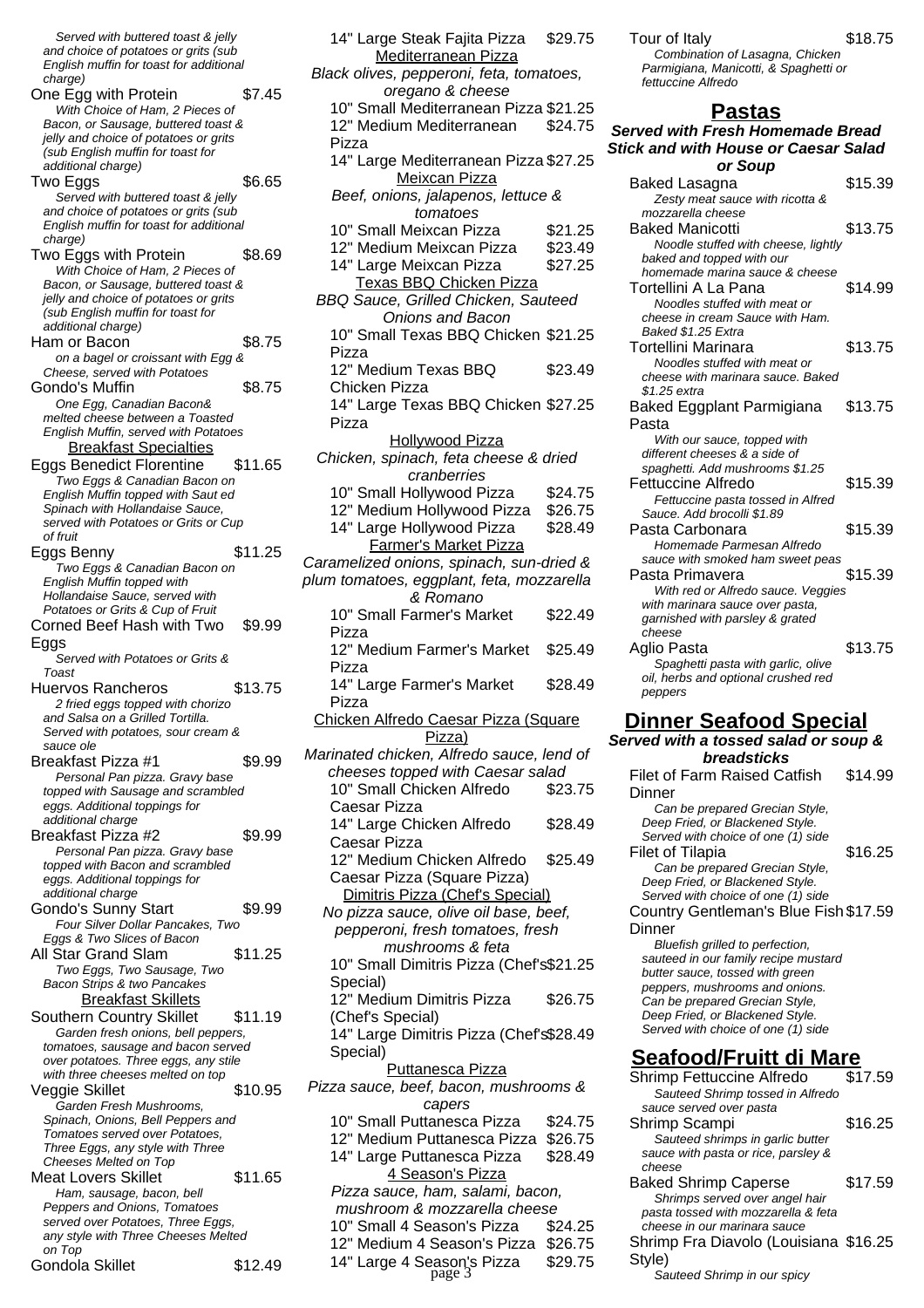A tasty blend of Gyro Meat & Feta Cheese with Bell Peppers, Onions & Tomatoes served over Potatoes, Three Eggs, any style with Three Cheeses Melted on Top Greek Skillet \$11.25 Garden Fresh Onions, Bell Peppers, Tomatoes served over potatoes & Three Eggs any style. .<br>Feta cheese melted on Top Chicken Skillet \$12.45 Marinated Chicken Breast with Onions & Bell Peppers, Tomatoes served over Potatoes, Three Eggs and any style with Three Cheeses Melted on Top Corned Beef Hash Skillet \$12.45 Tender Corned Beef Hash, Onions,& Bell Peppers served over

Potatoes, Three Eggs, any style with Three Cheeses Melted on Top

#### **Appetizers**

Breadsticks with Sauce \$3.75 Breadsticks with Cheese \$4.99 Fresh baked breadsticks served with marinara sauce Onion Rings \$6.59 Golden fried served with marinara sauce Fried Zucchini Sticks \$8.75 Breaded zucchini sticks fried crisp, served with choice of marinara or tzatziki sauce Chicken Wings 8 Piece \$13.75 Fresh wings fried crisp and tossed in your choice of sauce. Served with your choice of Ranch or Bleu Cheese Fried Mushrooms \$8.75 Fancy fresh mushrooms breaded with Italian breadcrumbs & fried crisp, served with marinara Calamari (Fritti) \$12.49 Basket of fried calamari, lightly breaded & served with marinara sacue Sliced Gyro \$11.25 Slices of gyro with pita, onions, tomatoes & tzatziki sauce Chicken Fingers (4 pc) \$9.99 Basket of golden fried strips of chicken, served with marinara sauce Mozzarella Fritti (6 pcs) \$8.75 A tasty blend of Wisconsin cheese, fried golden brown, served with marinara Toasted Bruschetta \$5.95 Italian bread covered with Italian cheeses, oven toasted & loaded with diced tomatoes, fresh garlic, olive oil & seasoning Eggplant Parmesana \$9.99 Sauteed eggplant topped with marinara sauce, mozzarella & feta cheese Spanakopita \$11.25 Spinach, feta cheese, olive oil & fresh herbs blended together and wrapped in phyllo dough, baked to perfection Gondo's Combo \$12.49 2 chicken tenders, 4 piece wings & fries Nathaniel Combo \$9.99 5 piece wings & fries Maria's Papoutsakia  $$11.25$ Eggplant tossed with meat sauce, mozzarella, Feta & garlic

### **Salads**

**Served with Bread Sticks ( add marinara sauce for \$0.95) and your choice of Dressing. Extra Dressing is**

Carbonara Lover's Pizza Alfredo sauce, bacon, fresh mushrooms & cheese (no pizza sauce) 10" Small Carbonara Lover's Pizza \$22.25 12" Medium Carbonara Lover's \$24.25 Pizza 14" Large Carbonara Lover's Pizza \$28.49 Patatino Pizza Pizza sauce, sliced hot dog, french fries, fresh green peppers & mozzarella cheese 10" Small Patatino Pizza \$20.49 12" Medium Patatino Pizza \$22.49 14" Large Patatino Pizza \$28.49 Nutella Strawberry Pizza Single Pizza -- Dessert Pizza to Share 10" Nutella Strawberry Pizza \$13.75 Pizza crust in a hazelnut chocolate spread topped with strawberries and whipped cream. Add banana for \$2.50 extra **White Pizza Pizza with no tomato sauce** White Pizza topped with Mozzarella, romano cheese, pizza cheese & ricotta cheese 10" Small White Pizza \$18.75<br>12" Medium White Pizza \$20.49 12" Medium White Pizza 14" Large White Pizza \$24.25 White Chicken Pizza Marinated chicken breast, cheddar, ricotta & mozzarella 10" Small White Chicken Pizza \$20.98 12" Medium White Chicken Pizza \$22.99 14" White Chicken Pizza \$25.99 Margarita White Pizza Sliced fresh tomatoes, ricotta & mozzarella, topped with fresh basil 10" Small Margarita Pizza \$19.15 12" Medium Margarita Pizza \$21.75 14" Large Margarita Pizzas \$24.49 Eggplant Pizza Sliced eggplant over ricotta & mozzarella 10" Small Eggplant Pizza \$18.49<br>12" Medium Eggplant Pizza \$21.75 12" Medium Eggplant Pizza 14" Large Eggplant Pizza \$25.99 Chicken Alfredo White Pizza Marinated chicken, Alfredo Sauce & a blend of cheeses 10" Small Chicken Alfredo White Pizza \$22.49 12" Medium Chicken Alfredo White Pizza \$24.25 14" Large Chicken Alfredo White Pizza \$28.49 Alfredo Florentine White Pizza Marinated chicken breast, spinach, Alfredo sauce & a blend of cheeses

10" Small Alfredo Florentine White Pizza \$25.49 12" Medium Alfredo Florentine \$26.75 White Pizza

14" Large Alfredo Florentine White Pizza \$29.75

Chicken Ranch White Pizza ranch dressing base, grilled chicken, bacon, onions topped with mozzarella cheese (no pizza sauce)

10" Small Chicken Ranch White\$24.25 **Side Orders** page 4

tomato Louisiana Sauce over fettuccine pasta or rice Shrimp Primavera \$18.75 Sauteed Shrimp and veggies over

fettuccine pasta tossed in Alfredo sauce or marinara sauce

### **Veal/Vitello**

Veal Francese \$17.49 Tender veal cutlet with sauteed mushrooms, tossed in a light creamy sauce, with capers over a bed of pasta. Garnished with parsley & fresh grated Parmesan cheese Baked Veal Parmesana \$15.39

Lightly breaded fried veal, covered in a marinara sauce and mozzarella cheese. Add Mushrooms \$1.25 Veal Marsala **\$17.49** 

Tender veal cutlet tossed in a rich marsala & a dash of marsala wine, with herbs and fresh mushrooms. Served over pasta

Veal Piccata **\$17.49** Tender veal cutlet with sauteed mushrooms, tossed in a light lemon butter sauce & capers. Served over pasta

#### **Penne Rigata**

**Served with small side salad and breadsticks**

# **Spaghetti**

**Served with Fresh Homemade Bread Sticks. Add Italian Sausage, Meatballs, Mushrooms for \$1.59. Add Baked Cheese for \$1.65 Add a side salad for \$3.89**

Spaghetti with Marinara Sauce \$8.75 Spaghetti with Meat Sauce \$9.99 Baked Spaghetti Gondola \$12.49 Sauteed bell peppers, onion, mushrooms & pepperoni over spaghetti, covered with homemade meat sauce & topped with melted mozzarella cheese. Served with a small side salad Bacon Spaghetti Aglio Olio \$13.75 Diced bacon, fresh garlic, chill flakes & parsley

# **Ravioli**

**Served with breadsticks. Add Alfredo sauce for \$1.25** Baked Beef Ravioli \$15.39 Tender round pasta envelopes, homemade marinara topped with assorted cheeses

Baked Cheese Ravioli \$15.39 Tender round pasta envelopes, homemade marinara topped with assorted cheeses Baked Spinach Ravioli \$15.39 Tender round pasta envelopes,

homemade marinara topped with assorted cheeses Baked Combo Ravioli \$15.39 Tender round pasta envelopes, homemade marinara topped with assorted cheeses

Baked Lobster Ravioli \$21.25 Lobster ravioli cooked in a la Roza cream sauce, topped with mozzarella cheese Baked Lobster Ravioli \$21.25

Lobster ravioli cooked in a la Roza cream sauce, topped with mozzarella cheese

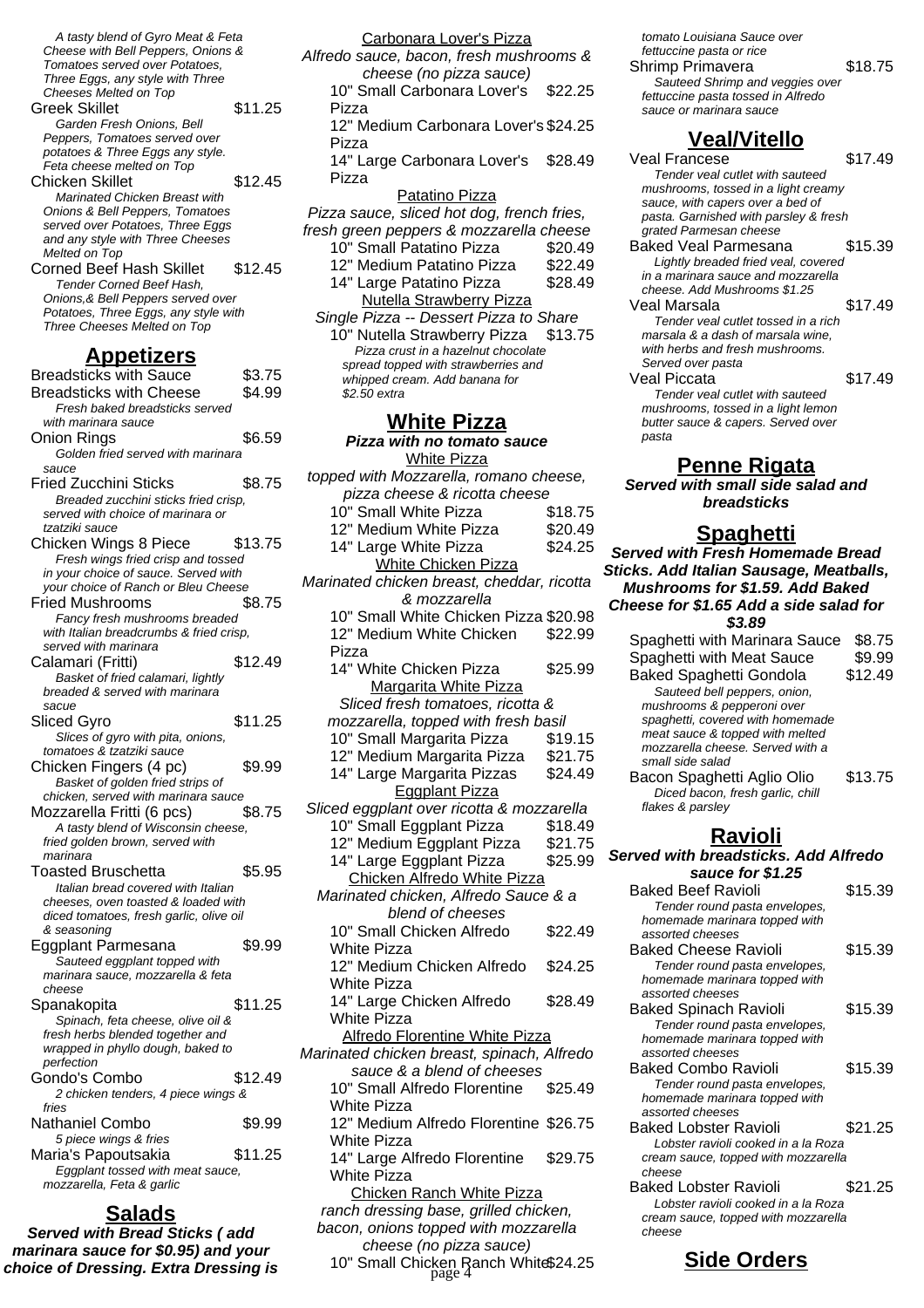| \$0.65 each                                                              |         |
|--------------------------------------------------------------------------|---------|
| <b>Grilled Chicken Salad</b>                                             | \$12.49 |
| Grilled Chicken, Crisp Lettuce,                                          |         |
| Tomatoes, Green Peppers, Onions,                                         |         |
| Greek Olives, Pepperoncini,<br>Cucumbers, Feta Cheese & House            |         |
| Dressing                                                                 |         |
| Antipasto Salad                                                          | \$11.99 |
| Crisp Lettuce, Cucumbers,                                                |         |
| Tomatoes, Green Peppers, Onions,                                         |         |
| Salami, Ham, pepperoni, Provolone                                        |         |
| Cheese, Greek Olives, and<br>Pepperoncini Peppers                        |         |
| <b>Small Tossed Salad</b>                                                | \$4.89  |
| Crisp lettuce, tomatoes, red                                             |         |
| onions, cucumbers & croutons                                             |         |
| Large Tossed Salad                                                       | \$7.19  |
| Crisp lettuce, tomatoes, red                                             |         |
| onions, cucumbers & croutons                                             |         |
| Greek Salads                                                             |         |
| <b>Small Greek Salad</b>                                                 | \$8.75  |
| Crisp Lettuce, Tomatoes, Green                                           |         |
| Peppers, Onions, Greek Olives,                                           |         |
| Pepperoncini, Cucumbers, Feta<br><b>Cheese &amp; House Dressing</b>      |         |
| Large Greek Salad                                                        | \$11.25 |
| Crisp Lettuce, Tomatoes, Green                                           |         |
| Peppers, Onions, Greek Olives,                                           |         |
| Pepperoncini, Cucumbers, Feta                                            |         |
| <b>Cheese &amp; House Dressing</b>                                       |         |
| <b>Gondola's Specialty</b>                                               | \$12.49 |
| Our Greek salad with Gyro Meat                                           |         |
| Sirloin Steak Greek Salad                                                | \$14.99 |
| Tender sirloin steak grilled over                                        |         |
| homemade spices over our Greek<br>Salad                                  |         |
| Sophia Loren Greek Salad                                                 | \$13.75 |
| <b>Boston Blue Fish over Greek Salad</b>                                 |         |
| Bia's Trio Salad                                                         | \$16.25 |
| Greek salad with gyro, shrimp &                                          |         |
| chicken                                                                  |         |
| Viki's Salad                                                             | \$13.75 |
| Greek Salad with grilled chicken &                                       |         |
| gyro                                                                     |         |
| Greek Village Salad (Horiatiki\$11.25                                    |         |
| Tomatoes, cucumbers, bell                                                |         |
| peppers, kalamata olives, onions,                                        |         |
| feta cheese in a virgin olive oil &<br>oregano                           |         |
| <b>Blackend Chicken Salad</b>                                            | \$13.75 |
| Chicken breast over Greek Salad                                          |         |
| Parmesan Crusted Chicken \$13.75                                         |         |
| Salad                                                                    |         |
| Chicken breast over Greek Salad                                          |         |
| <b>Caesar Salads</b>                                                     |         |
| <b>Small Caesar Salad</b>                                                | \$4.89  |
| Crisp Romaine tossed with our                                            |         |
| Creamy Caesar dressing, Parmesan,                                        |         |
| & croutons                                                               |         |
| Large Caesar Salad                                                       | \$9.99  |
| Crisp Romaine tossed with our                                            |         |
| Creamy Caesar dressing, Parmesan,                                        |         |
| & croutons<br>Gyro Caesar Salad                                          | \$11.25 |
| Our tender thinly sliced gyro meat                                       |         |
| over Caesar Salad                                                        |         |
| Shrimp Caesar Salad                                                      | \$12.49 |
| Crisp Romaine tossed with our                                            |         |
| Creamy Caesar dressing, Parmesan,                                        |         |
| Shrimp & croutons                                                        |         |
| <b>Blackened Chicken Salad</b>                                           |         |
| Chicken Breast over Caesar Salad                                         | \$13.75 |
|                                                                          |         |
| Parmesan Crusted Chicken \$13.75                                         |         |
| Salad                                                                    |         |
| Chicken Breast over Caesar Salad                                         |         |
| Sirloin Steak Caesar Salad \$14.99                                       |         |
| Tender sirloin steak grilled over                                        |         |
| homemade spices over our Caesar                                          |         |
| Salad                                                                    |         |
| Sophia Loren Caesar Salad \$13.75<br><b>Boston Blue Fish over Caesar</b> |         |

| 12" Medium Chicken Ranch                                                              | \$25.49 |
|---------------------------------------------------------------------------------------|---------|
| <b>White Pizza</b><br>14" Large Chicken Ranch                                         | \$29.75 |
| <b>White Pizza</b>                                                                    |         |
| The Soprano White Pizza<br>Olive oil & garlic base, topped with ham,                  |         |
| salami, roasted red peppers, onions,                                                  |         |
| kalamata olives with mozzarella cheese<br>(no pizza sauce)                            |         |
| 10" Small Soprano White Pizza \$25.49                                                 |         |
| 12" Medium Soprano White<br>Pizza                                                     | \$26.75 |
| 14" Large Soprano White Pizza\$29.75                                                  |         |
| <b>Tuscany White Pizza</b>                                                            |         |
| Olive oil base, sundried tomatoes,<br>artichoke heats, feta cheese, black olives,     |         |
| fresh spinach topped with mozzarella                                                  |         |
| cheese (no pizza sauce)                                                               |         |
| 10" Small Tuscany White Pizza \$25.49                                                 |         |
| 12" Medium Tuscany White<br>Pizza                                                     | \$26.75 |
| 14" Large Tuscany White Pizza\$29.75                                                  |         |
| Prima Veggie White Pizza                                                              |         |
| Olive oil base, broccoli, artichoke,<br>mushrooms, carmalized onions, green           |         |
| peppers, fresh spinach and garlic                                                     |         |
| 10" Small Prima Veggie White \$24.39                                                  |         |
| Pizza                                                                                 |         |
| 12" Medium Prima Veggie<br>White Pizza                                                | \$26.89 |
| 14" Large Prima Veggie White \$29.39                                                  |         |
| Pizza                                                                                 |         |
| Da Vinci (Seafood) White Pizza                                                        |         |
| Anchoives, capers, shrimp, red onions,<br>garlic, extra virgin olive oil & mozzarella |         |
| cheese (no pizza sauce)                                                               |         |
| 10" Small Da Vinci (Seafood) \$23.49                                                  |         |
| White Pizza<br>12" Medium Da Vinci (Seafood) \$27.25                                  |         |
| <b>White Pizza</b>                                                                    |         |
| 14" Large Da Vinci (Seafood) \$29.75                                                  |         |
| <b>White Pizza</b><br>Blackened Chicken Alfredo Pizza                                 |         |
| Marinated chicken, Alfredo sauce & a                                                  |         |
| blend of cheese                                                                       |         |
| 10" Small Blackened Chicken \$23.75                                                   |         |
| Alfredo Pizza<br>12" Medium Blackened Chicker\$25.49                                  |         |
| Alfredo Pizza                                                                         |         |
| 14" Large Blackened Chicken \$29.75<br>Alfredo Pizza                                  |         |
| Gorgonzola Gourmet Pizza                                                              |         |
| Baby spinach, walnuts, fresh garlic,                                                  |         |
| roasted peppers, Gorgonzola cheese &                                                  |         |
| extra virgin olive oil (no pizza sauce)<br>10" Small Gorgonzola Gourmet \$23.75       |         |
| Pizza                                                                                 |         |
| 12" Medium Gorgonzola                                                                 | \$25.99 |
| <b>Gourmet Pizza</b><br>14" Large Gorgonzola Gourmet \$28.49                          |         |
| Pizza                                                                                 |         |
| <b>Chicken Curry Pizza</b><br>Marinated chicken, curry, Alfredo sauce,                |         |
| honey, onions and pineapple with blend of<br>cheeses                                  |         |
| 10" Small Chicken Curry Pizza \$23.75                                                 |         |
| 12" Medium Chicken Curry                                                              | \$26.25 |
| Pizza                                                                                 |         |
| 14" Chicken Curry Pizza<br>Yianis Avocado Salad Pizza                                 | \$28.75 |
|                                                                                       |         |

Pizza

| Side of French Fries<br>Side of Feta Cheese (4 slices) | \$2.49<br>\$3.75 |
|--------------------------------------------------------|------------------|
| Side of Greek Olives (1 Cup)                           | \$2.19           |
| Side of Feta & Greek Olives                            | \$4.99           |
| with Oregano & olive oil                               |                  |
| Side of Pepperoncini Peppers                           | \$2.49           |
| Side of Rice with Sauce                                | \$3.75           |
| Side of Pita Bread                                     | \$1.59           |
| Side of Marinara Sauce (1 Cup)                         | \$0.95           |
| Side of Marinara Sauce (2                              | \$1.89           |
| Cups)                                                  |                  |
| Side of Meat Sauce (1 Cup)                             | \$0.95           |
| Side of Meat Sauce (2 Cups)                            | \$1.89           |
| Side of Alfredo Sauce                                  | \$4.75           |
| Side of Spinach                                        | \$2.49           |
| Side of Mushrooms                                      | \$2.49           |
| Side of Grilled Onions                                 | \$1.89           |
| Side of Grilled Onions &                               | \$2.85           |
| Mushrooms                                              |                  |
| Side of Veggies                                        | \$2.49           |
| Side of Anchovies                                      | \$3.75           |
| Side of Gyro Meat                                      | \$5.35           |
| Side of Philly Steak                                   | \$6.25           |
| Side of Shrimp                                         | \$6.25           |
| Side of Chicken                                        | \$4.99           |
| Side of Steamed Veggies                                | \$4.45           |
| Side of Creamy Florentine                              | \$6.25           |
| Spinach                                                |                  |
| Side of Dressing                                       | \$0.65           |
| Kida Man                                               |                  |

#### **Kids Menu**

| <b>Kids 10 Years and Under</b>    |        |
|-----------------------------------|--------|
| Child's Spaghetti with No         | \$3.75 |
| Sauce                             |        |
| Child's Spaghetti with Meat       | \$4.99 |
| Sauce                             |        |
| Child's Cheese Ravioli with       | \$6.25 |
| Meat Sauce                        |        |
| Child's Beef Ravioli with Meat    | \$6.25 |
| Sauce                             |        |
| Child's Pan Cheese Pizza          | \$6.25 |
| Child's Veggie Pizza              | \$7.49 |
| Child's Patatino Pizza            | \$6.25 |
| Child's Kosta Pizza               | \$7.49 |
| No pizza sauce, Feta, Pepperoni & |        |
| Cheese                            |        |
| Child's Chicken Finger and        | \$4.99 |
| Fries or Broccoli                 |        |
| Child's Fettuccine Alfredo        | \$6.25 |
| Child's Lasagna                   | \$6.25 |
| Child's Grilled Cheese            | \$4.69 |
| with Fries or Broccoli & Pickle   |        |
|                                   |        |

# **Drinks**

| Gallon of Sweet Tea   | \$7.49 |
|-----------------------|--------|
| Gallon of Unsweet Tea | \$7.49 |
| Red Bull              | \$3.15 |
| 1 Liter               | \$3.75 |
| <b>Bottled Water</b>  | \$1.99 |

# **Desserts/Dolce**

| gonzola Gourmet\$28.49                 |         | New York Cheese Cake                                                          | \$4.99 |
|----------------------------------------|---------|-------------------------------------------------------------------------------|--------|
|                                        |         | New York Cheese Cake with                                                     | \$5.95 |
| <u>Curry Pizza</u>                     |         | <b>Strawberries</b>                                                           |        |
| n, curry, Alfredo sauce,               |         | <b>Authentic Tiramisu</b>                                                     | \$6.25 |
| pineapple with blend of                |         | Zeppole                                                                       | \$6.99 |
| 1eeses                                 |         | Donuts dusted with powdered                                                   |        |
| ken Curry Pizza \$23.75                |         | sugar, served with dipping chocolate,<br>walnuts and honey (Dessert to share) |        |
| nicken Curry                           | \$26.25 | Nutella Cocoa Pie                                                             | \$6.99 |
| urry Pizza                             | \$28.75 | Our pizza dough crust smothered<br>in a Nutella chocolate spread folded       |        |
| <mark>ado Salad Pizza</mark><br>page 5 |         | into a calzone, cut into strips and<br>dusted with powdered sugar (Dessert    |        |
|                                        |         |                                                                               |        |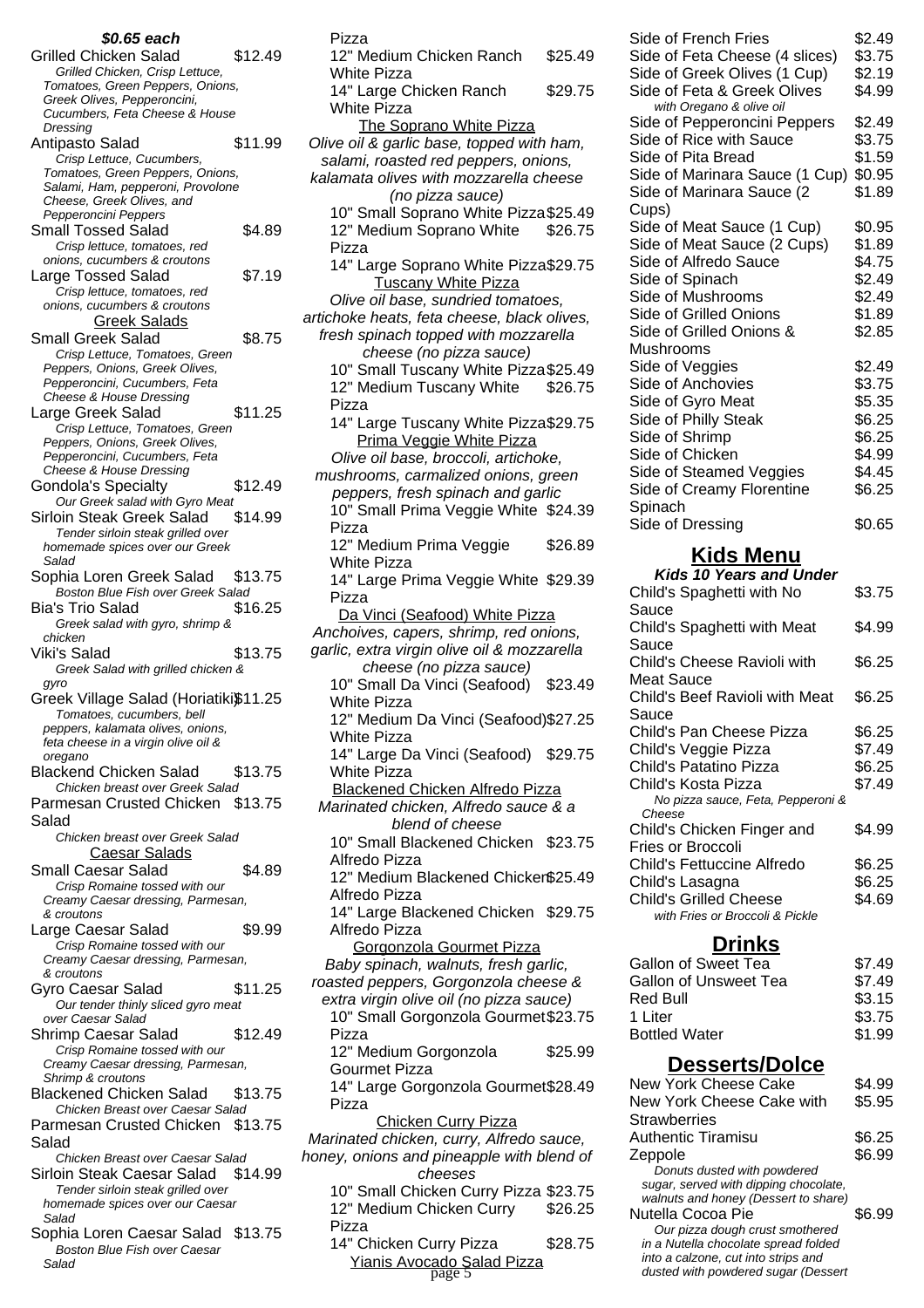### **Soup**

**Served with Bread Sticks ( add marinara sauce for \$0.95) Minestrone** Small Bowl of Minestrone \$4.99 Large Bowl of Minestrone \$6.25 Small Bowl of Minestrone with \$5.39 Salad Large Bowl of Minestrone Soup \$6.65 with Salad Italian Wedding Soup Small Bowl of Italian Wedding \$4.99 Soup Large Bowl of Italian Wedding \$6.25 Soup Small Bowl of Italian Wedding \$5.39 Soup and Salad Large Bowl of Italian Wedding \$6.65 Soup and Salad Potato Soup Small Bowl of Potato Soup \$6.25 Large Bowl of Potato Soup \$7.49 Small Bowl of Potato Soup and \$8.75 Salad Large Bowl of Potato Soup and \$9.99 Salad Broccoli Soup Small Bowl of Broccoli Soup \$6.25 Large Bowl of Broccoli Soup \$7.49 Small Bowl of Broccoli Soup and Salad \$8.75 Large Bowl of Broccoli Soup and Salad \$9.99 **Al American Burgers 1/3 lb 100% all beef, made fresh daily & cooked to your taste. Add mushrooms \$0.65** Hamburger (Old Fashion) \$9.15 Lean Beef, lettuce, tomatoes, red

onions, & mayo Cheeseburger \$9.49 Our delicious hamburger, Cheese, lettuce, tomatoes, onions, & mayo Bacon CheeseBurger \$9.99 Our delicious hamburger, cheese, bacon, lettuce, tomatoes, onions, & mayo

### **Pita Sandwiches**

#### **All Pitas served with fries and kosher pickle side**

| Gyro on Pita                         | \$11.25 |  |  |  |
|--------------------------------------|---------|--|--|--|
| Beef & lamb cooked to perfection,    |         |  |  |  |
| on pita bread. served with tomatoes, |         |  |  |  |
| onions & tzatziki                    |         |  |  |  |
| Chicken Souvlaki on Pita             | \$11.25 |  |  |  |
| Marinated chicken & served on pita   |         |  |  |  |
| bread with tomatoes, onions, green   |         |  |  |  |
| peppers, Italian dressing & tzatziki |         |  |  |  |
| Chicken Strips on Pita               | \$9.99  |  |  |  |
| with Lettuce, Tomato & Italian       |         |  |  |  |
| Dressing                             |         |  |  |  |
| Ham & Cheese Pita                    | \$9.99  |  |  |  |
| With lettuce, tomatoes & Italian     |         |  |  |  |
| Dressing                             |         |  |  |  |
| Steak on Pita                        | \$10.39 |  |  |  |
| Tender steak with sauteed onions,    |         |  |  |  |
| topped with mozzarella, lettuce,     |         |  |  |  |
| tomatoes & dressing                  |         |  |  |  |
| Veggie on Pita                       | \$10.39 |  |  |  |
| Onions, peppers, mushrooms,          |         |  |  |  |
| olives, lettuce, tomatoes, Italian   |         |  |  |  |
| dressing & 3 cheeses                 |         |  |  |  |
| Buffalo Chicken Ranch Wrap \$10.39   |         |  |  |  |
|                                      |         |  |  |  |

Mozzarella, red onions, smothered sour cream, topped with our house salad in oil and lemon dressing and avocados - delicious! 10" Small Yianis Avocado Salad Pizza \$23.75 12" Medium Yianis Avocado \$26.25

Salad Pizza 14" Large Yianis Avocado Salad Pizza \$28.75

#### **2 For 1 Traditional Pizza**

**Our Pizzas are made with 100% Real Cheese, Fresh ingredients and Daily Homemade Dough**

Cheese Pizza

Our Fresh Pizza Dough with a Red Sauce Base with Mozzarella Cheese 10" Small Cheese Pizza (8 Slices) \$18.49 12" Medium Cheese Pizza (10 \$19.75 slices) 14" Large Cheese Pizza (12 slices) \$23.49 One Topping Pizza 10" Small One Topping Pizza \$19.25 12" Medium One Topping Pizza\$20.99 14" Large One Topping Pizza \$24.75 **Two Topping Pizza** 10" Small Two Topping Pizza \$20.49 12" Medium Two Topping Pizza\$21.75 14" Large Two Topping Pizza \$25.99 Three Topping Pizza 10" Small Three Topping Pizza \$20.75 12" Medium Three Topping Pizza \$22.65 14" Large Three Topping Pizza \$27.25 Four Topping Pizza 10" Small Four Topping Pizza \$22.99 12" Medium Four Topping Pizza \$24.25 14" Large Four Topping Pizza \$27.99 House Special Pizza Our Fresh Pizza Dough with a Red Sauce Base with Cheese, Beef, Sausage, Pepperoni, Ham, Mushrooms, Green Peppers and Onions

10" Small House Special Pizza \$21.99 12" Medium House Special Pizza \$24.75

14" Large House Special Pizza \$29.75 Gondola Special Pizza

Our Fresh Pizza Dough with a Red Sauce Base with Beef, Sausage, Pepperoni, Onions, Mushrooms, Green Peppers,

- Tomatoes, Black Olives, Green Olives and Feta Cheese
- 10" Small Gondola Special Pizza \$23.75 12" Medium Gondola Special Pizza \$26.75 14" Large Gondola Special Pizza \$30.99 Vegetarian Pizza Our Fresh Pizza Dough with a Red Sauce Base with Mushrooms, Black Olives, Green Olives, Onions, Green Peppers and
	- Tomatoes
		- 10" Small Vegetarian Pizza \$22.25
		- 12" Medium Vegetarian Pizza \$24.75
		- 14" Large Vegetarian Pizza \$27.25 page 6

to share)

10" Nutella Strawberry Pie \$13.75 (Single Pizza -- Dessert to Share) Pizza crust in a hazelnut chocolate spread topped with strawberries and whipped cream. Add banana for \$2.50 extra